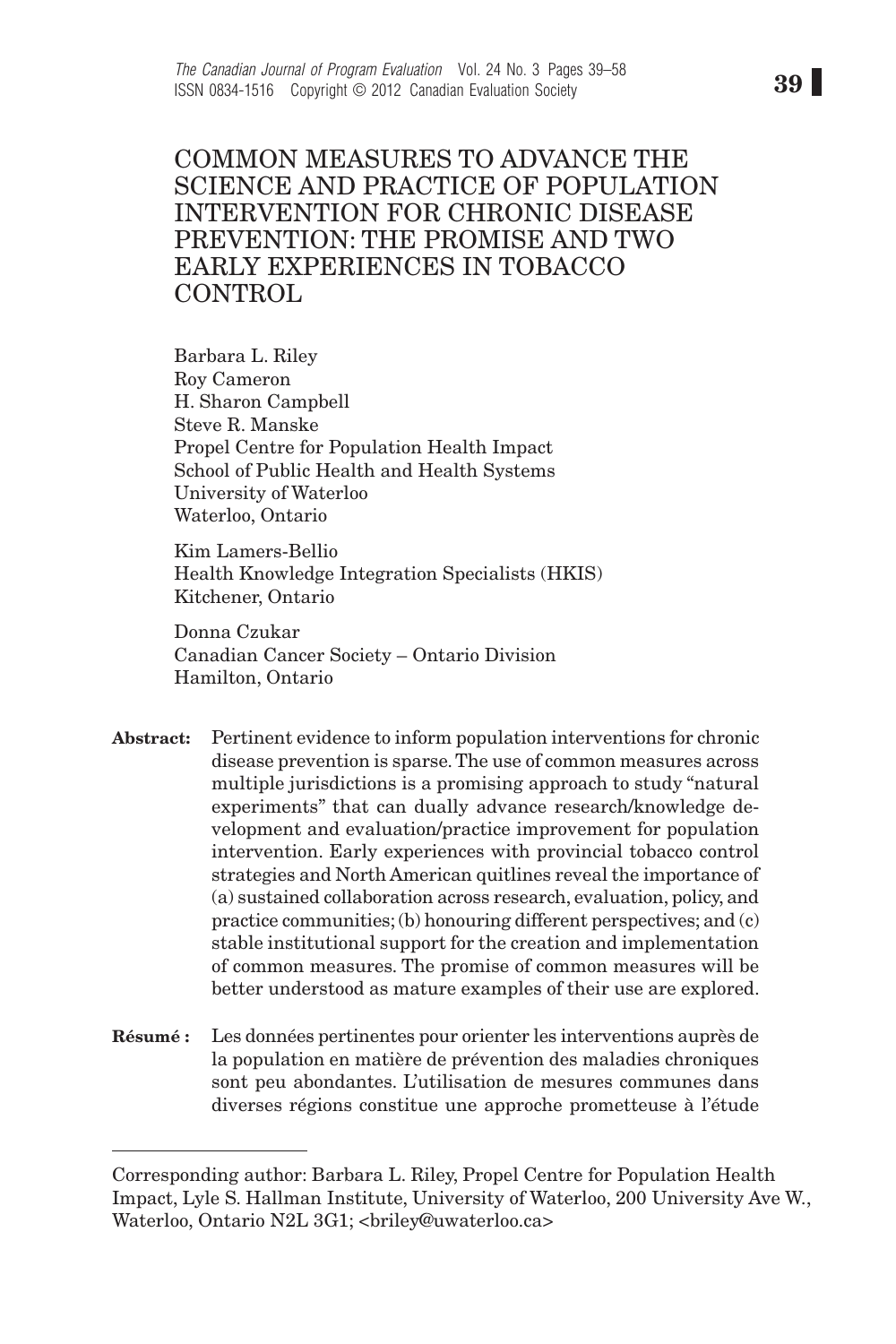des « expériences naturelles » qui peut à la fois faire avancer la recherche et le développement du savoir et améliorer l'évaluation et sa pratique en ce qui concerne ces interventions. L'expérience acquise antérieurement grâce aux stratégies provinciales de lutte contre le tabagisme et aux lignes sans frais nord-américaines de renoncement au tabagisme révèle l'importance (a) d'une collaboration soutenue entre les communautés de la recherche, l'évaluation, la politique, et la pratique; (b) du respect des divers points de vue; et (c) d'un soutien institutionnel constant à la création et à l'application de mesures communes. La promesse de ces mesures communes se révélera à l'étude des exemples évolués de leur utilisation.

### Introduction

**Population intervention for chronic disease prevention** involves implementation of policies and programs that can reduce the prevalence of risk behaviours, eradicate root causes of these behaviours, and ultimately reduce the incidence of disease. The effectiveness of such policies and programs will be maximized if relevant evidence is used to guide their development and implementation (Kiefer et al., 2005).

Yet pertinent evidence is sparse (Potvin, Hawe, & Di Ruggiero, 2009; Sweet & Moynihan, 2007). Descriptive studies of health *problems* abound (Di Ruggiero, Rose, & Gaudreau, 2009), but fewer studies examine interventions suited to "real world" conditions (cf. Anderson, Scrimshaw, Fullilove, Fielding, & the Task Force on Community Preventive Services, 2003; Sweet & Moynihan, 2007) or examine adaptation of interventions to diverse and dynamic contexts (see recent calls for enhancing the external validity of intervention studies in Glasgow, 2008; Green & Glasgow, 2006). There is a particular need to go beyond studying interventions under controlled or experimental conditions to focus more on studies of environmental and policy interventions that are not usually amenable to experimental manipulation (Sweet & Moynihan, 2007): it is these environmental and policy interventions that have greatest potential for population-wide impact.

Opportunities for such studies arise when innovative policies and major programs are implemented by prevention leaders who subscribe to the credo that there is urgency to act, and "you can't use the paucity of science as an excuse to do nothing" (Dileep Bal cited in Sweet & Moynihan, 2007, p. 23). These innovative interventions may be seen as "natural experiments," and provide unique opportunities to make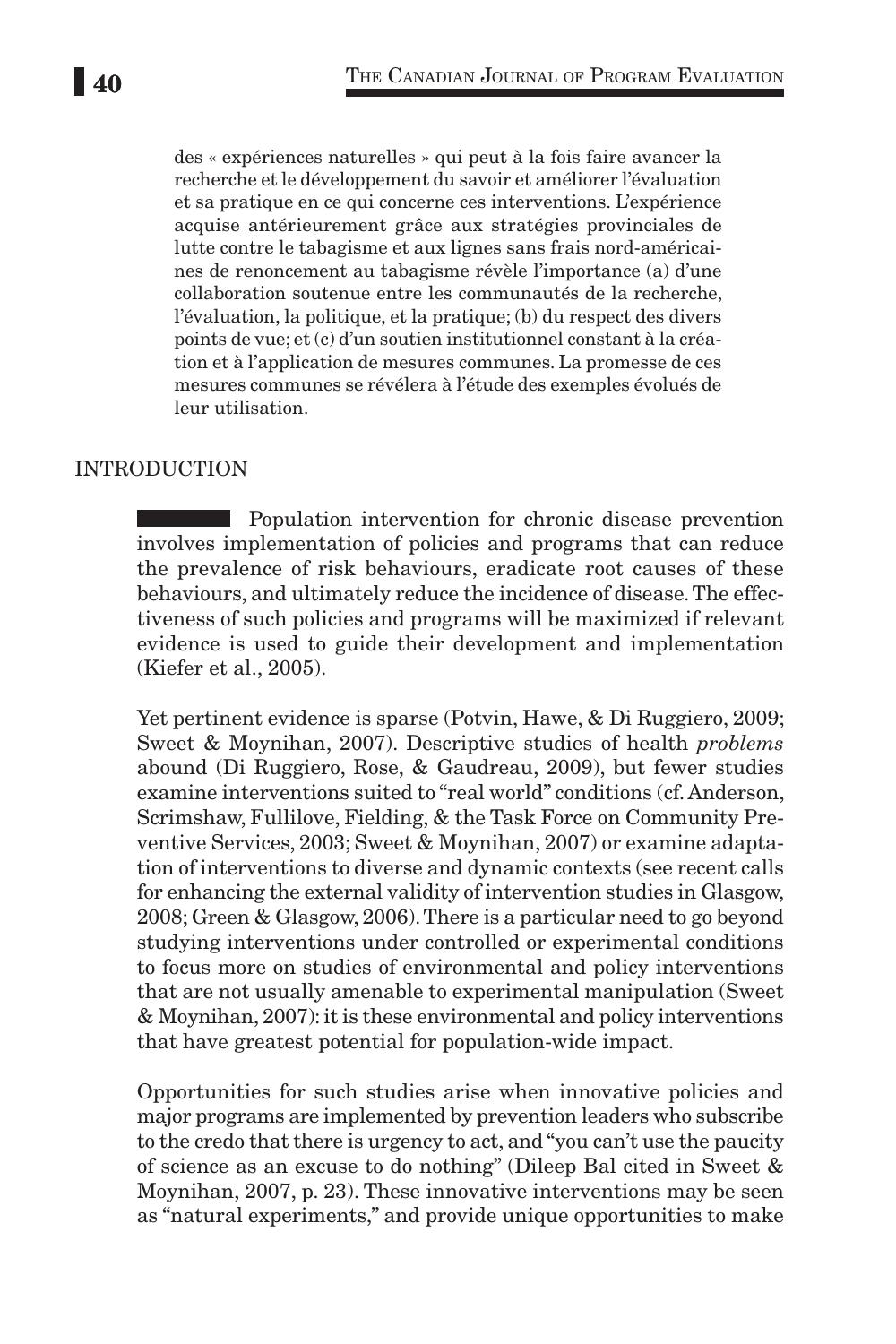important contributions to science—by learning about what works, for whom, under what circumstances—and to service—by applying what is learned in a timely way given the urgency to act.

New approaches are needed to study these natural experiments and optimize their contribution to building the knowledge base (research/ science goal) and improving practice (evaluation/service goal). A promising approach is to have common measures and data collection tools in place so that comparative data can be gathered quickly across multiple jurisdictions as natural variations occur in policies and programs. There is, however, little experience in developing and implementing common measures and tools.

In this article we provide lessons from two early experiences in tobacco control in which common measures were developed to study natural experiments across jurisdictions. Our aim is to stimulate dialogue and sharing of related experiences, so that the promise and practice of using common measures can be better understood. A secondary aim is to increase cross-talk between research and evaluation communities, building on the example set by a recent special issue on population health intervention research in the *Canadian Journal of Public Health* (Hawe & Potvin, 2009).

## Research and evaluation converge in population **INTERVENTION**

The introduction above purposely refers to the interdependent goals of advancing science and improving service. The first goal—to build a knowledge base—is generally viewed as the primary purpose of research, whereas improving service is typically a major purpose of evaluation (Hawe & Potvin, 2009). Both research and evaluation use similar means, specifically the use of scientific methods, to achieve complementary ends of new knowledge and improved service.

Research and evaluation tend to operate as separate fields, with separate functions, supported by separate institutions. Perpetuating this separation will impede progress in the field of population intervention. This silo approach has "retarded the development of knowledge and led to patchy evidence about policies and programs" (Hawe & Potvin, 2009, p. I8).

Bringing the fields together offers potential benefits. There is potential to enhance the relevance of population intervention research, to create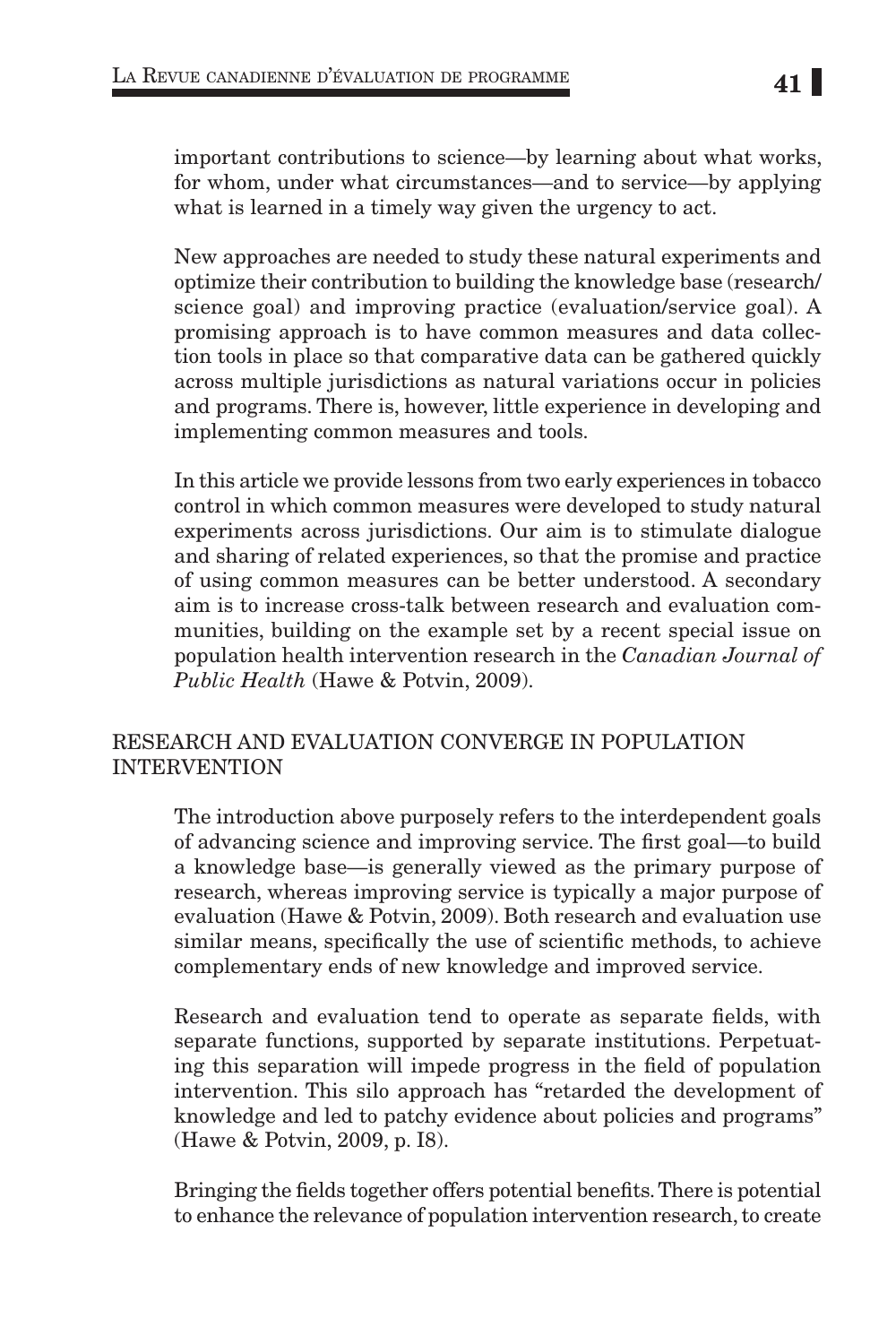a community of people and organizations working with shared purpose to advance both knowledge and the betterment of society. Common effort across research and evaluation communities has potential to enrich the methods brought to bear on questions of mutual interest. It also has potential to create a shared pool of resources, invested by institutions in both science and practice realms, and the related promotion of both rigour and relevance within one enterprise. Such joint effort could enable coherent studies across settings and jurisdictions, as opposed to more piecemeal, fragmented studies of individual policies and programs: a coherent approach would undoubtedly be much more informative (e.g., by making it possible to systematically study not only individual interventions, but interactions between interventions and contexts). Common measures and data collection tools could be part of a shared investment, and a means to bridge the worlds of research and evaluation.

### The need for knowledge development in population **INTERVENTION**

As noted previously, most population-oriented research in prevention is descriptive (Millward, Kelly, & Nutbeam, 2003; Sanson-Fisher, Bonevski, Green, & D'Este, 2007), and more intervention, or solutionoriented research is needed (Robinson & Sirard, 2005). In particular, research is needed that emphasizes (a) external validity—the extent to which findings apply to diverse settings and conditions (Glasgow, 2008; Green & Glasgow, 2006); (b) questions relevant to program or policy design and strategies for implementation—for example, a literature review commissioned by the Canadian Cancer Society (Manske, Miller, Moyer, Phaneuf, & Cameron, 2004) on group smoking cessation programs did not yield a single study in 20 years of research that systematically studied issues related to design and delivery; and (c) natural experiments, as innovative policies and programs are implemented (Charlton, 2004; Petticrew et al., 2005).

With respect to natural experiments, experience from tobacco control has shown that the major innovations at a population level were not done by researchers, but by social actors: people with large program budgets (e.g., to mount comprehensive social marketing campaigns), policy levers, or capacity to advocate effectively for social change.

The limited relevance of existing research to these social actors is illustrated by the following comments made by Dileep Bal, who led the groundbreaking anti-tobacco program in California for 15 years: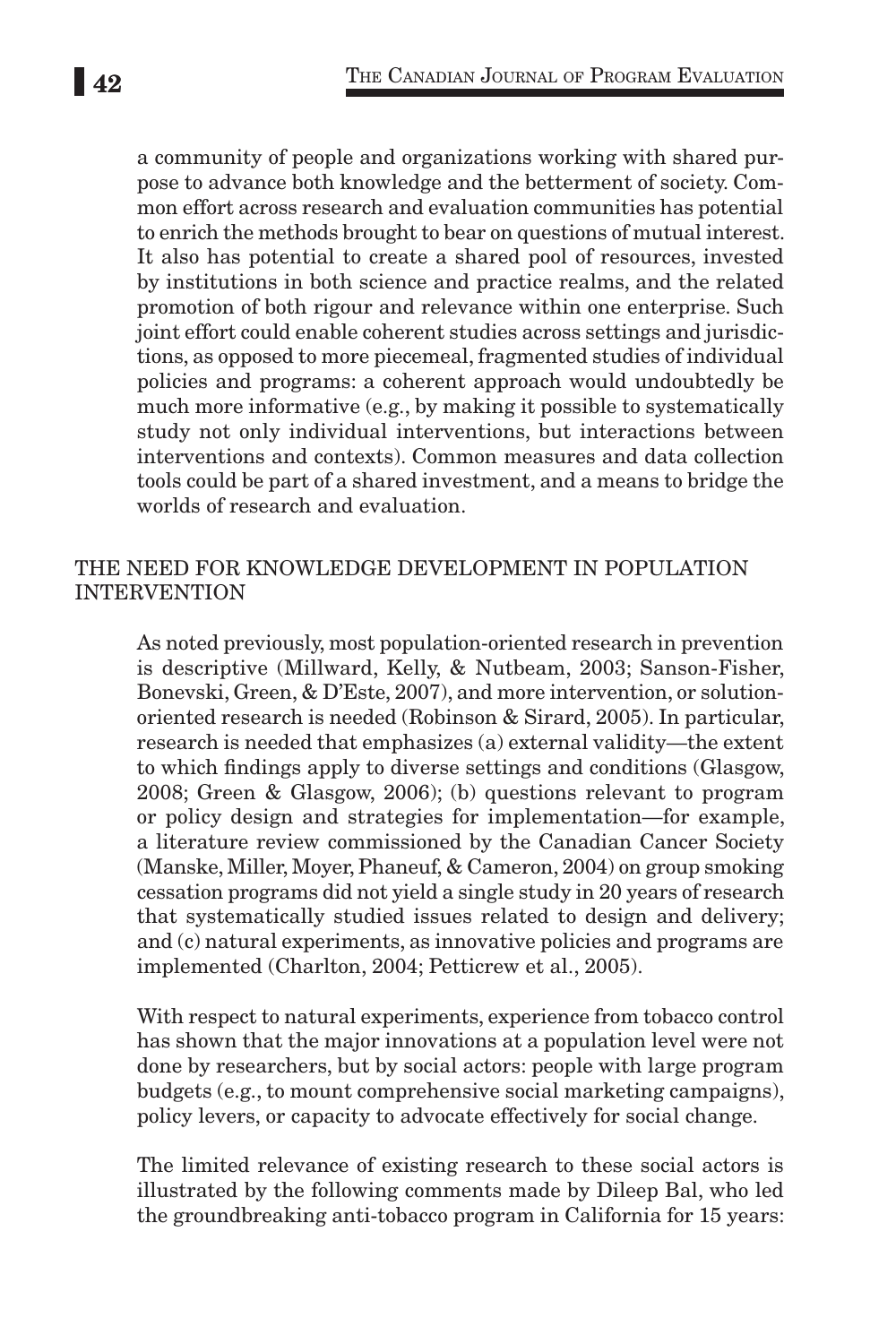There was no science on how to do a community intervention on something of this global dimension ... We created the science, we did the interventions, and then all the scientists came in behind us and analyzed what we did. (Dileep Bal cited in Sweet & Moynihan, 2007, p. 23)

Based on the tobacco experience and in other areas of population health (Di Ruggiero et al., 2009), the need to support evaluation studies to examine interventions under real world conditions is now widely recognized. Evaluation methods enable the study of natural experiments that emerge as innovative policies and programs are implemented (Charlton, 2004; Petticrew et al., 2005). Understanding how interventions work in the real world increases the relevance of the results for policymakers and practitioners who work in complex settings. Further value is added when we go beyond studying individual natural experiments, and enable comparative studies of policy and program alternatives across settings or jurisdictions. Common measures and data collection tools would facilitate such comparative studies.

## The imperative of knowledge utilization for improving practice

Knowledge development alone seldom contributes to improved practice. Findings must be understood, valued, and used by those responsible for program and policy decisions (cf. Kirkhart, 2000; Patton, 2008; Weiss, 1972). The literature on evaluation utilization and influence illustrates the importance of a wide range of factors, including the relevance of findings to potential users of evidence (Kirkhart, 2000; Owen, 2007; Patton, 2008). Developing a shared and valued set of common measures across jurisdictions is a plausible way to maximize the relevance of information for those making policy and program decisions.

## Reconciling science and practice perspectives

The interests of researchers may not align with the needs and realities of service providers. How can these different perspectives be reconciled, without compromising on knowledge development and practice improvement goals?

The Propel Centre for Population Health Impact is exploring ways to achieve such reconciliation of research and evaluation perspectives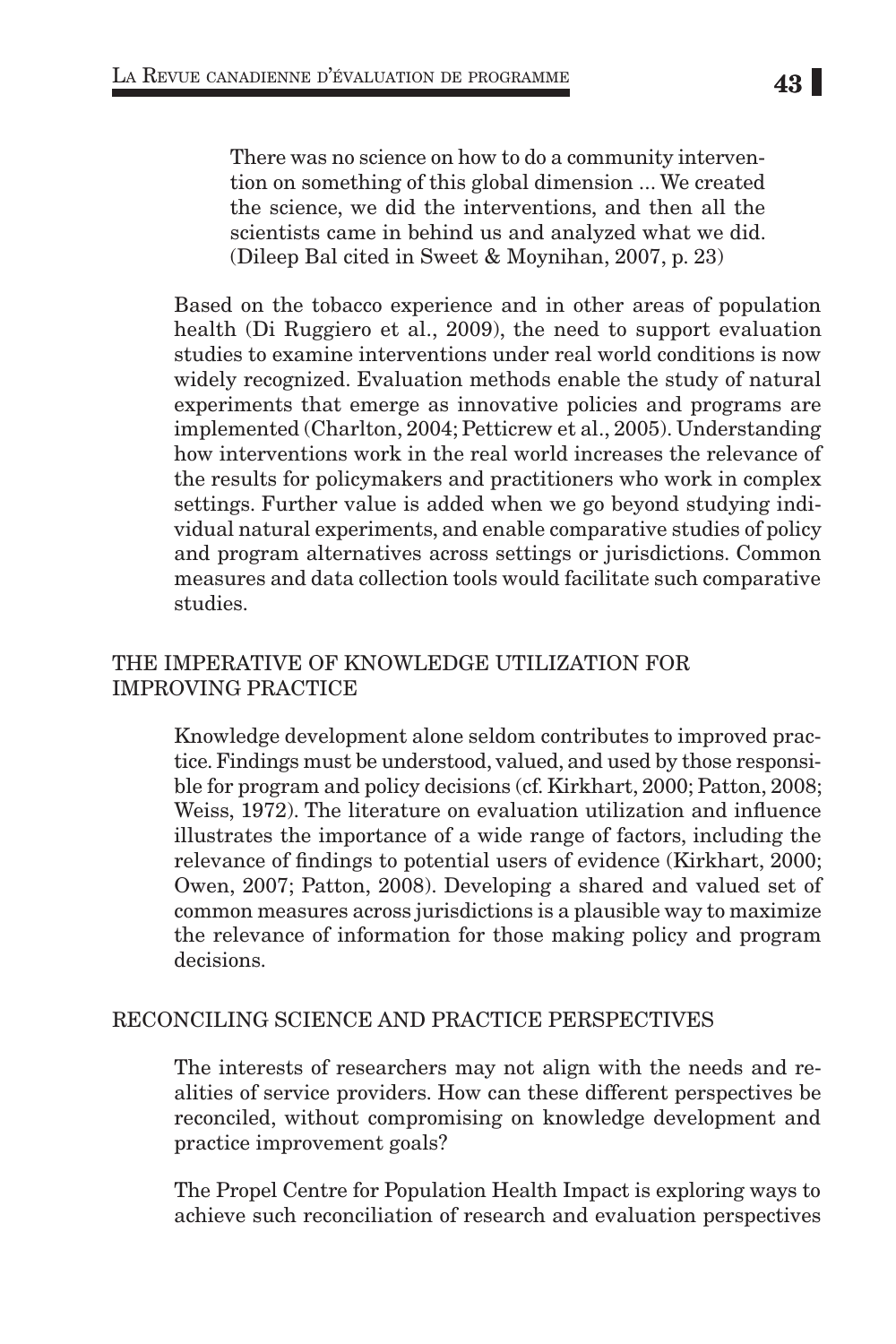to stimulate relevant studies, and enhance the use of the resulting evidence. Informed by a growing literature on knowledge translation and exchange as it pertains to population intervention (National Cancer Institute, 2007; Riley, Cameron, & Reid, 2009), the Centre's approach has involved bringing together leaders in research, evaluation, policy, and practice, to build capacity to study natural experiments and especially comparative studies across settings and jurisdictions. The development of common measures is a core part of this approach. We describe two early experiences of the Propel Centre and colleagues in developing and implementing common measures: the first for comprehensive tobacco control strategies, and the second for North American quitlines. For each experience, we describe how the idea for common measures originated, the development and implementation process, lessons about what worked well, and challenges. The lessons are the product of reflections from key players involved in each experience.

### Illustration #1: Common Measures for Comprehensive Provincial Tobacco Control Strategies

In the late 1990s and early 2000s, colleagues in several provinces approached Propel for assistance in developing an evaluation framework for their provincial tobacco control strategies. The aim in each case was primarily to use evaluation results to meet accountability requirements and to inform ongoing decisions about the tobacco control policy and program agenda (in the spirit of the Bal quote, above). The requests provided an opportunity to create new knowledge: the use of a common evaluation framework in several or all provinces would create a platform for studying natural experiments unfolding across the country as each province mounted its own mix of policy and program interventions. There was an opportunity to learn what works, for whom, under what circumstances. A multi-province effort would also facilitate peer learning across provinces, further enhancing contributions to service.

Three organizations joined forces to respond to expressed needs from several provinces: Health Canada's Tobacco Control Programme, the Canadian Tobacco Control Research Initiative for Canada (CTCRI), and the Centre for Behavioural Research and Program Evaluation (now the Propel Centre for Population Health Impact). CTCRI and Propel were both established by the Canadian Cancer Society and (historically) the National Cancer Institute of Canada with complementary mandates to build capacity for solution-oriented science in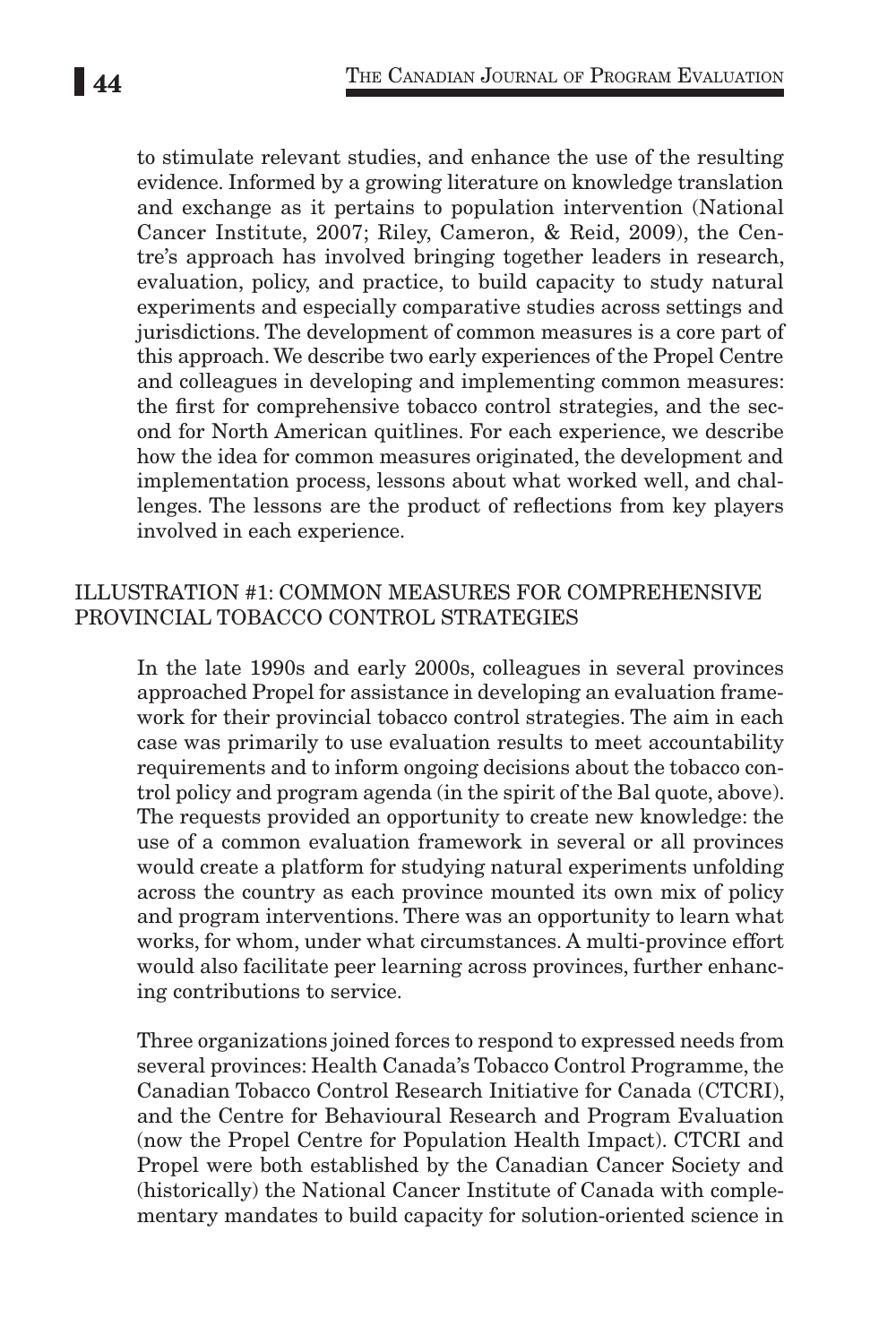As a first step, Health Canada, CTCRI, and the Propel Centre convened a workshop that brought together researchers and those responsible for tobacco control policies and programs (referred to as decision makers). The workshop was attended by 43 decision makers and researchers from 12 Canadian jurisdictions (at the provincial, territorial, and federal levels). Workshop participants were enthusiastic about developing a shared agenda. At the same time, the prospect was somewhat daunting. Although more common today, working at the interface of science and practice was new for most participants, and considerable effort was needed to reconcile science and practice language and goals.

The major outcome of the workshop was a recommendation that common indicators be developed for monitoring comprehensive tobacco control strategies (Manske, Maule, O'Connor, Lovato, & Harvey, 2003). The broader aspiration was to develop a useful evaluation framework that would serve both scientific and decision-making purposes.

To implement the call for developing common indicators, CTCRI formed the National Advisory Group on Monitoring and Evaluation (NAGME). Scientists and decision makers were invited to participate on the Advisory Group; however, scientists were most actively involved. The Advisory Group (a) commissioned a review of national surveys, (b) developed a logic model for tobacco control programs, (c) reviewed the literature to identify common indicators and measures that could be linked to outcomes, and (d) examined national surveys as potential data sources for indicators. The end product was a scientifically strong corporate publication from CTCRI that recommended an "ideal" set of indicators and measures, and guidelines for using existing national surveys to gather information on these indicators (Copley, Lovato, & O'Connor, 2006).

Throughout the process, it was difficult for the Advisory Group to sustain its efforts. Members believed in the importance of the initiative, but they volunteered their time and had neither the authority nor responsibility to ensure the indicators were used by provinces. Reward systems of science versus practice environments also created challenges. Technical documents with corporate authorship are not as highly valued by universities as peer-reviewed publications.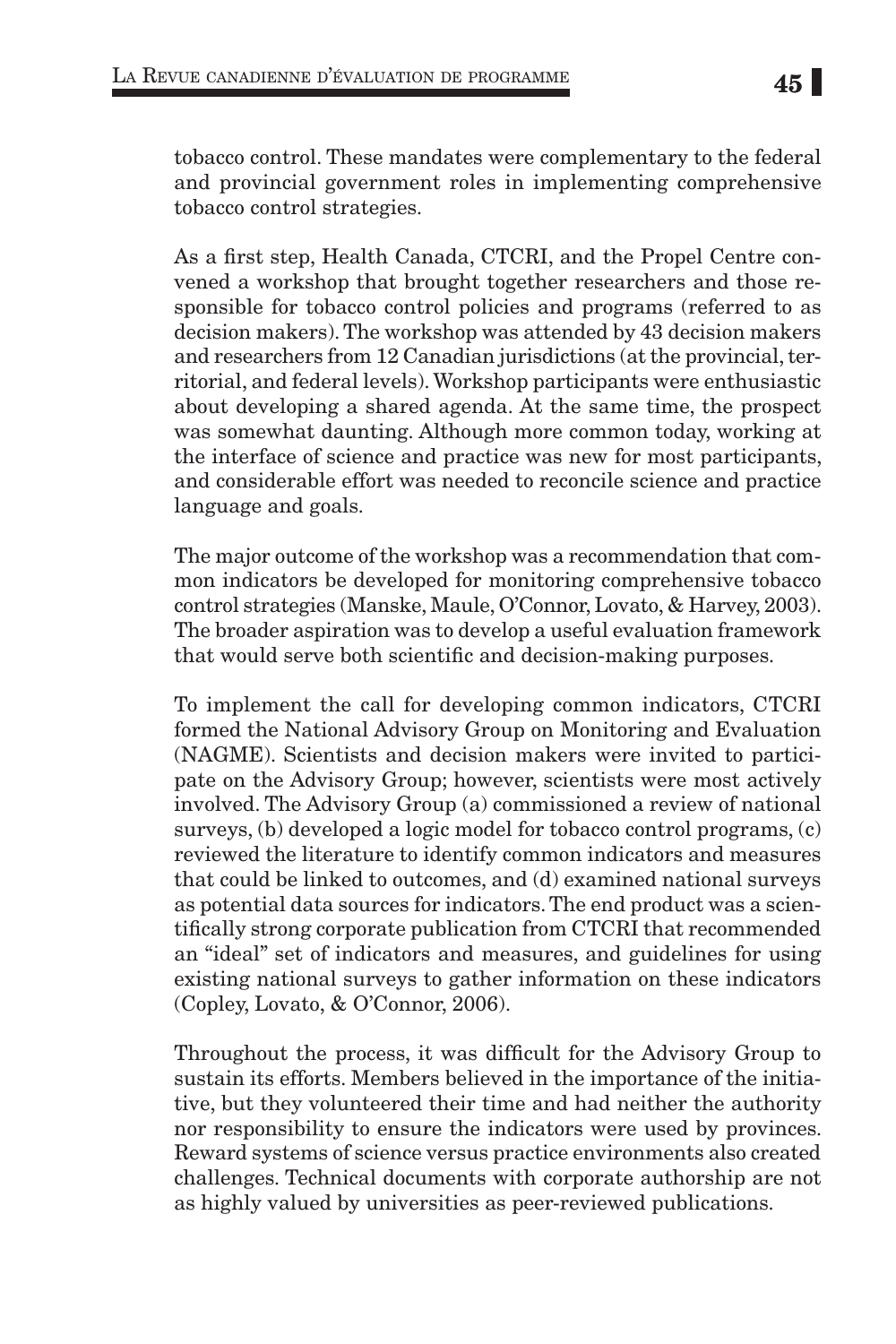There was also a downside for participants from the practice community. The interval between the workshop and the final report was three years. By the time the product was available, the window of opportunity for significantly influencing provincial decisions had passed: no specific efforts had been made to keep provincial tobacco control leaders actively engaged, and, with the exception of distribution of the report, there was no dissemination strategy.

The use of the document and implementation of the indicators is largely unknown. To our knowledge, use of the indicators (or a modified version of them) has been greatest in the province that contributed significantly to indicator development, and has the largest budget for monitoring and evaluation. Efforts to sustain or renew the initial work completed by NAGME were not undertaken, mostly due to significant changes in the organizational landscape for tobacco control, including the dissolution of CTCRI, a change in Health Canada's Tobacco Control Programme mandate (or change in federal government mandates/priorities), and less time availability of Propel and other scientists to sustain or re-engage.

#### Summary

Despite initial enthusiasm from both researchers and decision makers about the promise of common measures and evaluation frameworks, and the development of a recommended set of relevant and credible common measures, implementation by provinces was limited. Some of the main challenges were the inability to keep tobacco control leaders engaged throughout the process; the length of time it took to produce the recommendations; no dissemination plan for the written product; and organizational changes that compromised ongoing leadership, at least temporarily.

## Illustration #2: Common Measures for Smoking Cessation Quitlines

Smoking cessation quitlines (telephone-based tobacco cessation services that help tobacco users quit) are a best practice in tobacco control as a low-cost, high-reach population-based approach (Centers for Disease Control and Prevention, 2007; Fiore et al., 2008). Widespread implementation of quitlines created both an opportunity for comparative studies and a demand from quitline providers, researchers, and evaluators to learn from each other in order to improve services, promotion, and impact. To advance science and service goals, the quitline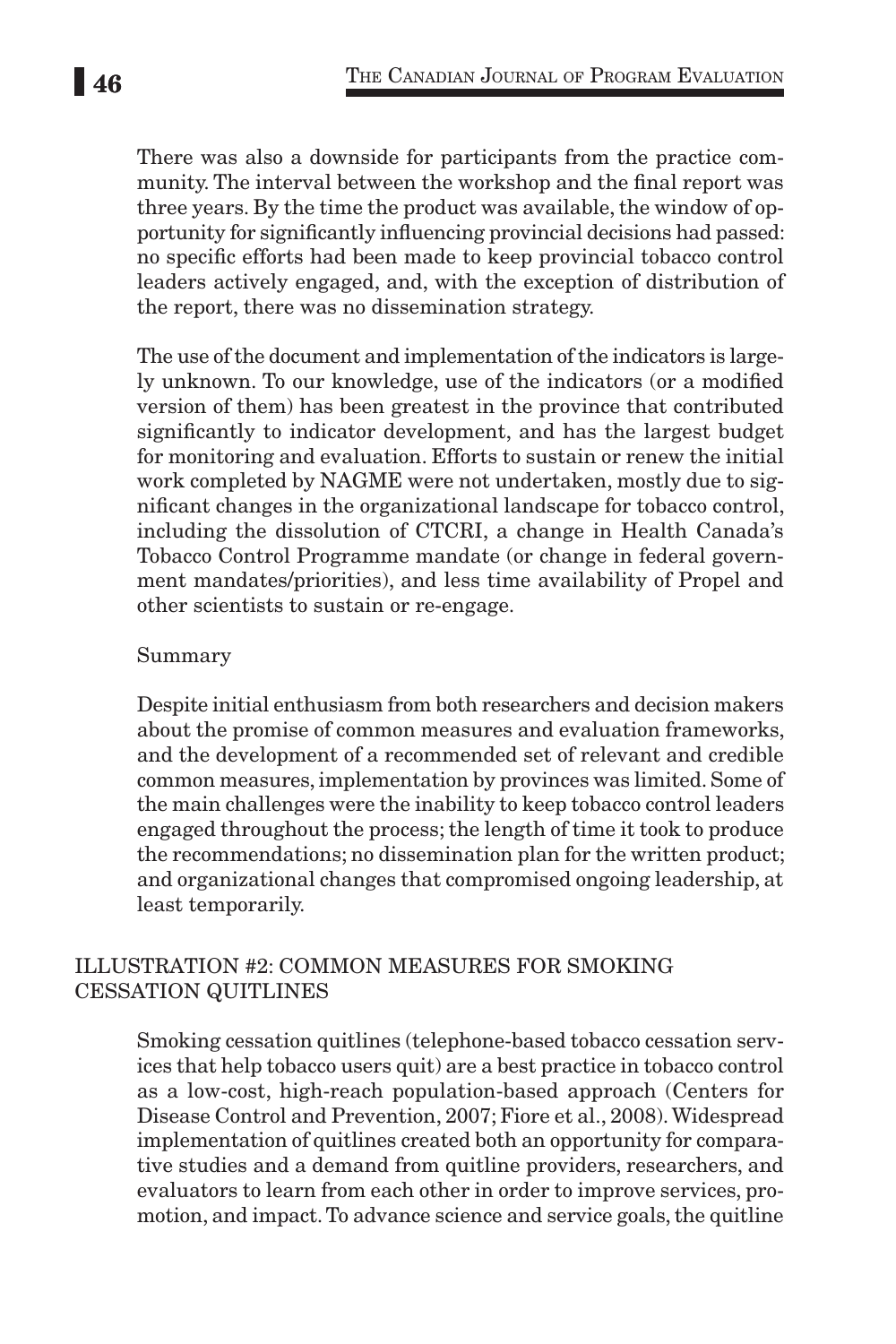community developed a common set of measures (Minimal Data Set, or MDS). We describe the development of the MDS and some lessons from its implementation in Canadian quitlines.

Minimal data set

The MDS vision was to develop measures that would provide valid, standardized data on a few indicators that quitline operators, quitline funders (generally state or provincial governments), evaluators, and the research community deemed important and informative. The intent was for these data to inform quitline operations, identify successful practices to improve services, support resource allocation, and facilitate comparative studies across quitlines.

The North American Quitline Consortium (NAQC), an international, nonprofit membership organization to promote evidence-based quitline services, established a 14-member MDS Working Group that included researchers, service providers, evaluators, and funders. Members of the Working Group represented key, influential organizational affiliations, and had linkages to leading-edge quitlines. The Working Group was pivotal in developing the MDS, bringing science, service, and political perspectives to the task. Importantly, the collaboration also extended beyond the Working Group members. Extensive consultation was used to select relevant intake and follow-up questions, and to address feasibility, cost, and other concerns.

An iterative, collaborative process was used to identify, assess, and select key indicators for inclusion in the MDS. The first step was to develop a set of principles to guide the process and decisions about specific indicators (Table 1). Honouring these principles facilitated collaboration between quitline providers and scientists. For example, quitline providers had historical data they wanted to include for comparisons over time, so the MDS was designed to accommodate some, but not all, pre-existing questions and/or response categories. Scientists, on the other hand, wanted many more questions than were reasonable to ask someone seeking a service, as opposed to participating in a study. The guiding principles and collegial process enabled satisfactory resolution between researchers' desire for comprehensive baseline data and service providers' concerns about the effect of lengthy data collection on client service.

The collaborative approach was unique and progressive. By bringing together such a range of stakeholders, all perspectives were represented from the very beginning,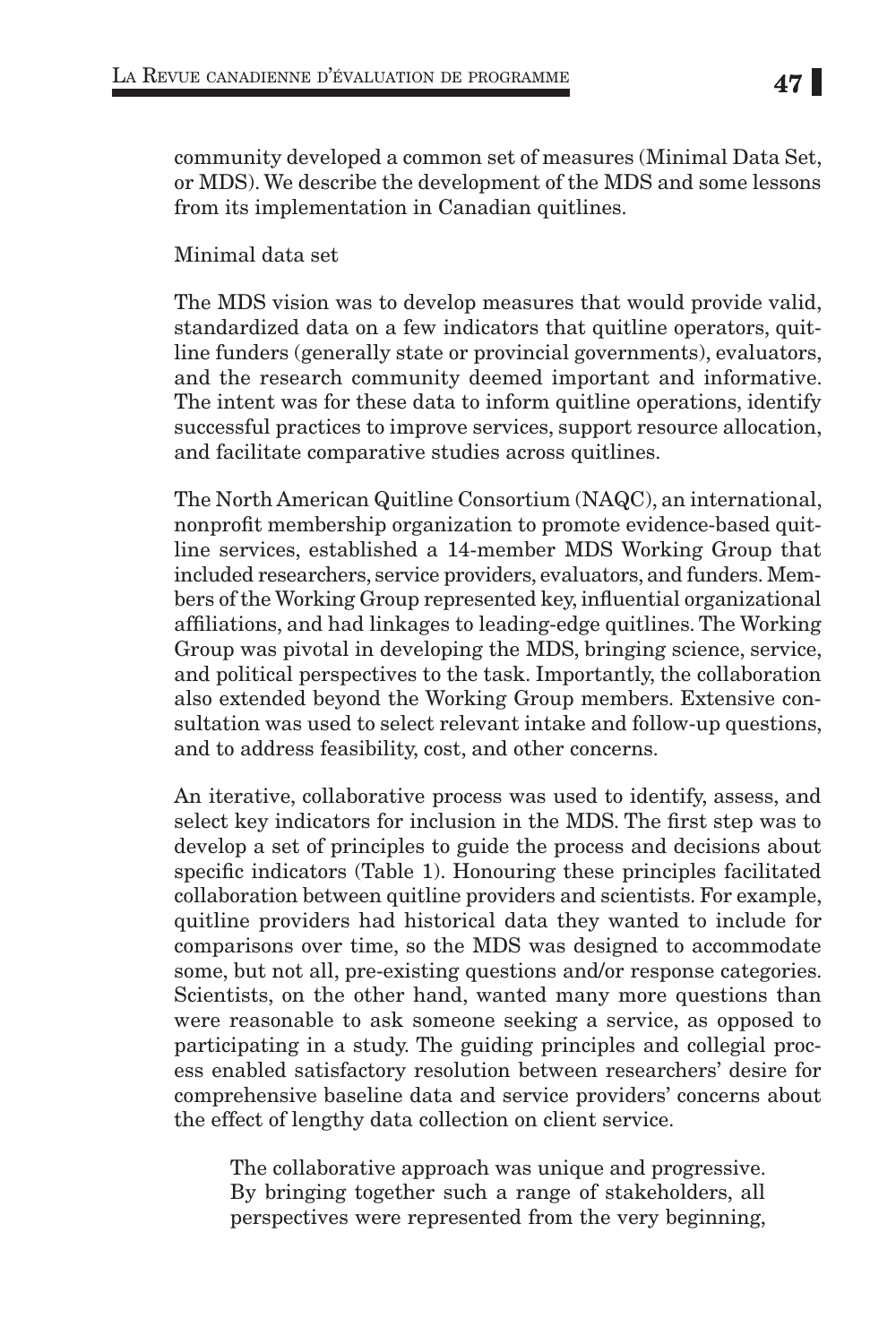which allowed informed and rapid input, critiquing, and feedback to produce a MDS that will be relevant and manageable to implement. (Campbell, Ossip-Klein, Bailey, & Saul, 2007)

# **Table 1 MDS Guiding Principles**

- 1. Indicators must inform decisions important to the improvement of quitlines.<br>2. Whenever possible, questions and wording already in use will be preserved
- 2. Whenever possible, questions and wording already in use will be preserved to allow quitlines to continue historical comparisons.
- 3. Preference will be given to measures with acceptable reliability and validity, endorsed by scientific bodies (e.g., SRNT), or used in national surveys (e.g., census demographic questions).
- 4. Size (total number of items) of the MDS must not create barriers to meeting the needs of smokers calling for help with quitting.
- 5. Keep the MDS small and operationally feasible.
- 6. The MDS must be easy to implement and be respectful of quitlines' service mandate.
- 7. The MDS must accommodate differences across quitlines.

With respect to evaluation methodology, the Working Group developed recommendations for selecting evaluation participants, length of follow-up and protocols for repeat callers. Despite some efforts to standardize, the Working Group concluded:

Each quitline will need to determine how follow-up will be conducted and on which population.… [Quitlines] should strive to survey enough people to draw valid conclusions about their outcomes, but it will be up to the individual quitline to determine whether census surveying, random sampling, cohort sampling, or some other sampling method will be most appropriate. (Campbell et al., 2007)

While not ideal from a research perspective, this approach made implementation of the MDS possible with the expectation that common evaluation methodologies could evolve over time.

Since the ability of the MDS to facilitate decision making hinges on its use, substantial effort was put into disseminating the MDS and facilitating its implementation. Throughout its development and particularly at the time of its launch, NAQC shared the MDS with all NAQC members and interested parties by e-mail, on the NAQC website, at tobacco control conferences, and during the first NAQC annual meeting in May 2005. NAQC also hired a technical expert and offered assistance via conference calls, online resources, and individual consultation for a six-month period.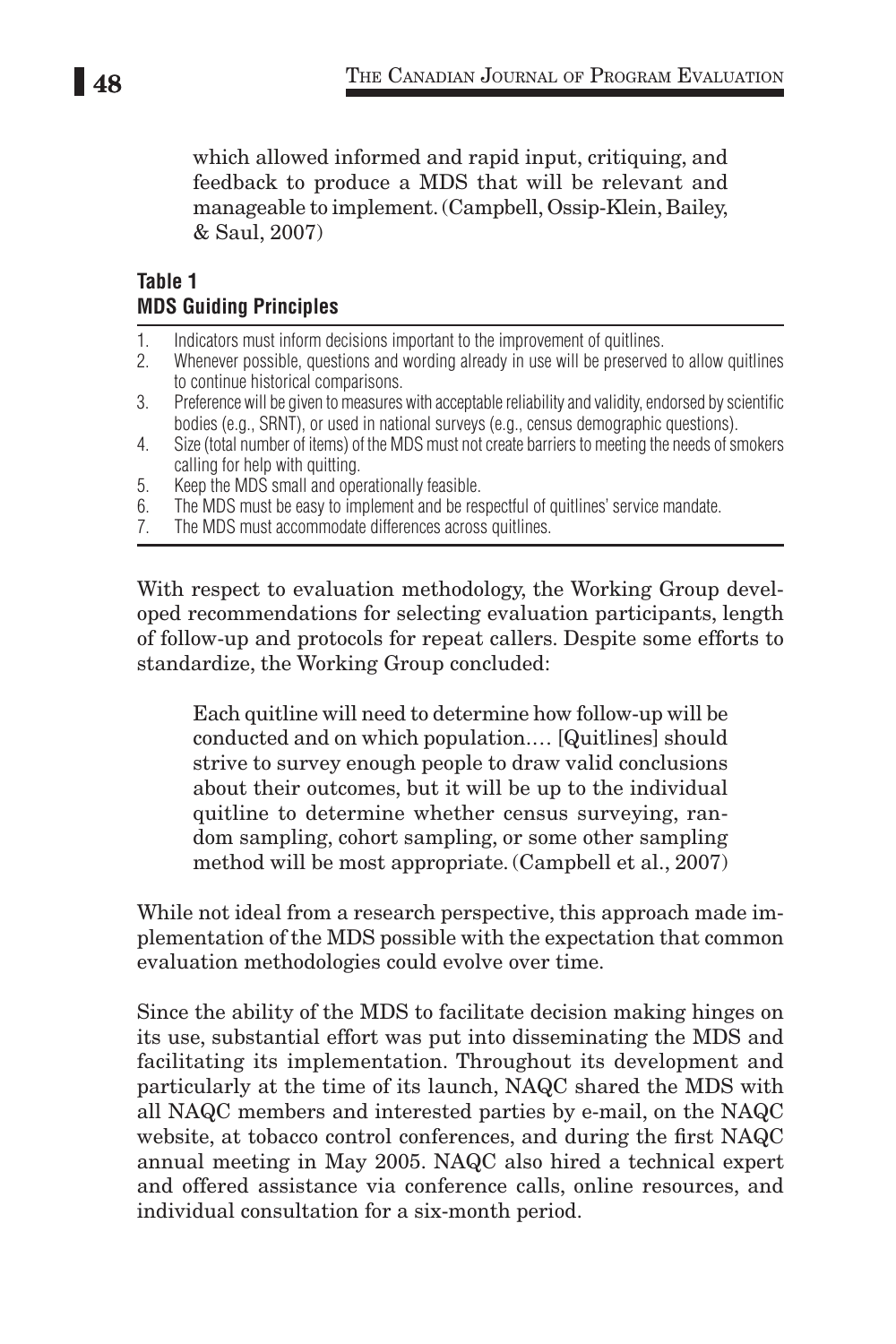One year after the MDS implementation date of October 2005, NAQC reconvened a new MDS Working Group to assess how consistently the MDS had been implemented by North American quitlines. Almost 90% of quitlines participated in the evaluation, and results showed approximately 60% of quitlines implemented the intake and follow-up questions as intended with minimal disruption to existing services (North American Quitline Consortium, 2008). Challenges with some of the questions were identified and revisions made, using the same consensual process as before. NAQC has continued to provide resources, tools, and support to quitlines as well as determine, and act on, needed changes to the MDS itself. NAQC identified in its Report on MDS Implementation Assessment that the "MDS is a work in progress ... [and] quitlines may have implemented specific questions differently than NAQC had intended—but for very good reasons" (North American Quitline Consortium, 2008, p. 2). The revised MDS 2009, based on this evaluation, has recently been released.

Canadian experience in use of the MDS

As noted earlier, common measures cannot advance knowledge or assist with decision making unless they are used. By 2006 all Canadian quitlines had implemented the MDS although, as noted by NAQC's assessment, not all measures were implemented as intended. Propel evaluates seven of the Canadian quitlines and is thus able to compare quitline performance across different jurisdictions. The ability to make comparisons depends on data collected by each quitline. For example, because quitlines collect MDS measures about smokers' reasons for calling, it was possible to examine the effect of promotional strategies, funding, level of integration within the health system, and baseline smoking rates within the province on quitline reach (the proportion of provincial smokers receiving evidence-based intervention) (Centre for Behavioural Research and Program Evaluation, 2009). On the other hand, education, as a proxy measure for socio-economic status, is an MDS measure that has not been implemented by all quitlines because of discomfort with asking this level of personal information. Thus the impact of quitlines in disadvantaged groups cannot be determined, and interventions to reach those with low education are more difficult to plan and assess.

In order to conduct these and other comparative studies, differences in how the intervention is implemented and differences in the context must be taken into account. To illustrate, within Canada there are 5 different counselling protocols, 4 different call centre technologies, and 11 different social and political environments. It is these dif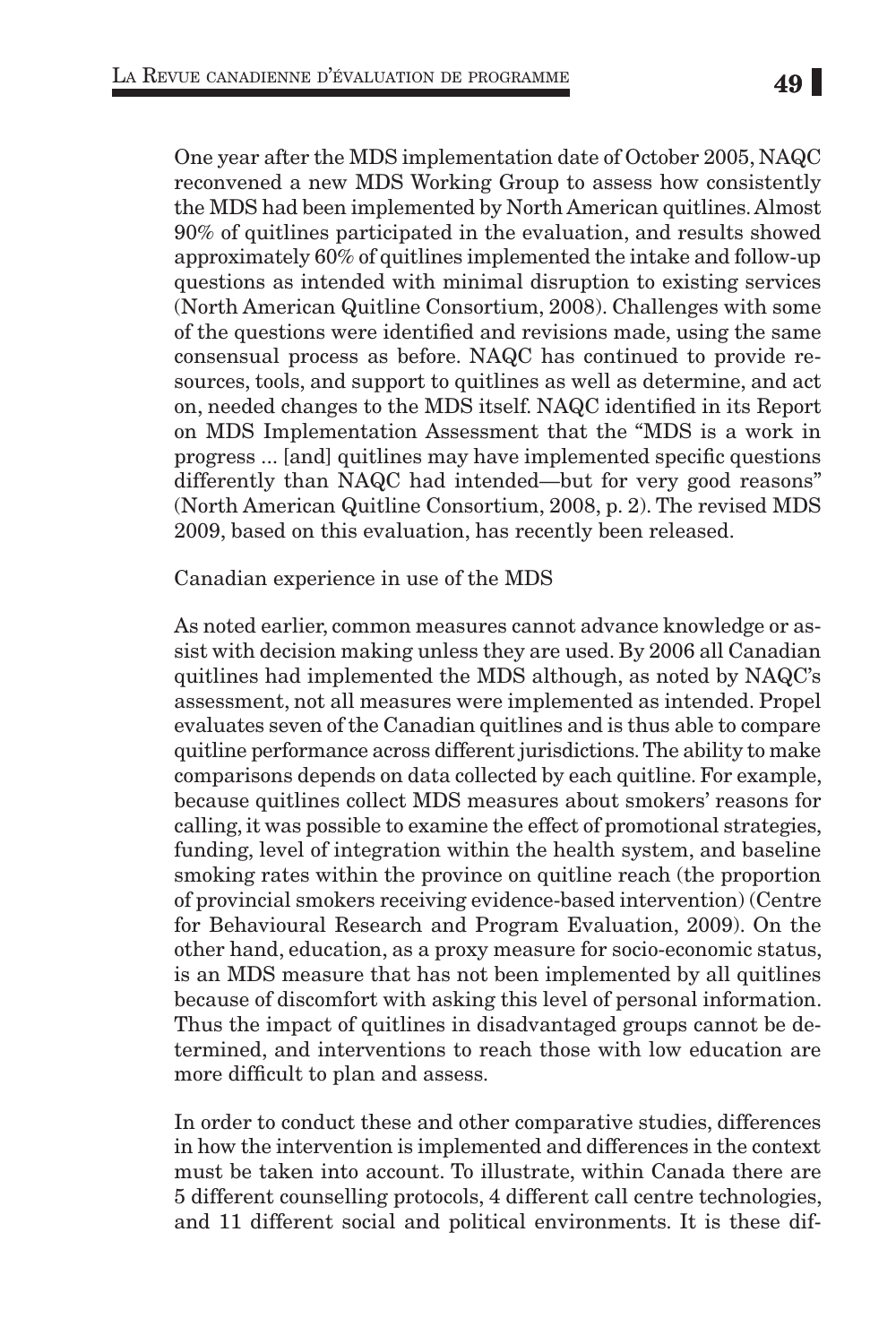ferences that create the natural experiments, and that can help us understand the conditions under which quitlines are effective. As a result, the performance of two or more quitlines, even with the same MDS indicators, cannot be compared without taking into account the quitline service model and context. Work is currently underway to build on the MDS and capture pertinent information on quitline service models and context, which will facilitate a wider range of informative comparative studies.

#### Summary

The MDS experience has engaged researchers, evaluators, service providers, and funders over a long period of time. This sustained engagement is made possible by the stable and substantial leadership from the NAQC, and a way of working that is collaborative and honours both scientific and practical perspectives. Some examples of comparative studies using MDS begin to show the promise of common measures. Some challenges include variable implementation of some MDS measures, and limited information on quitline service models and context.

# Discussion: An emerging agenda for common measures across jurisdictions

The two examples provide some initial guidance on developing and implementing common measures and data collection tools for population interventions. We discuss three lessons and suggest how to build on these early experiences.

## Lesson #1: Sustain a Collaborative Approach

A common feature of both examples was an approach that enabled those involved in research, evaluation, policy, and practice to align their efforts. It is beyond the scope of this article to perform an indepth analysis of how and why various players worked together. Nevertheless, a clear lesson was the importance of ongoing consultation and engagement. This was identified as a key lesson by the MDS Working Group (Campbell et al., 2007). And it was a limitation with NAGME: engagement of a broad set of end users was not sustained and was likely a major factor limiting uptake and implementation of the common measures. End users also may have shaped the NAGME product differently, perhaps addressing issues of implementation and cost that would influence adoption and use of the measures. Why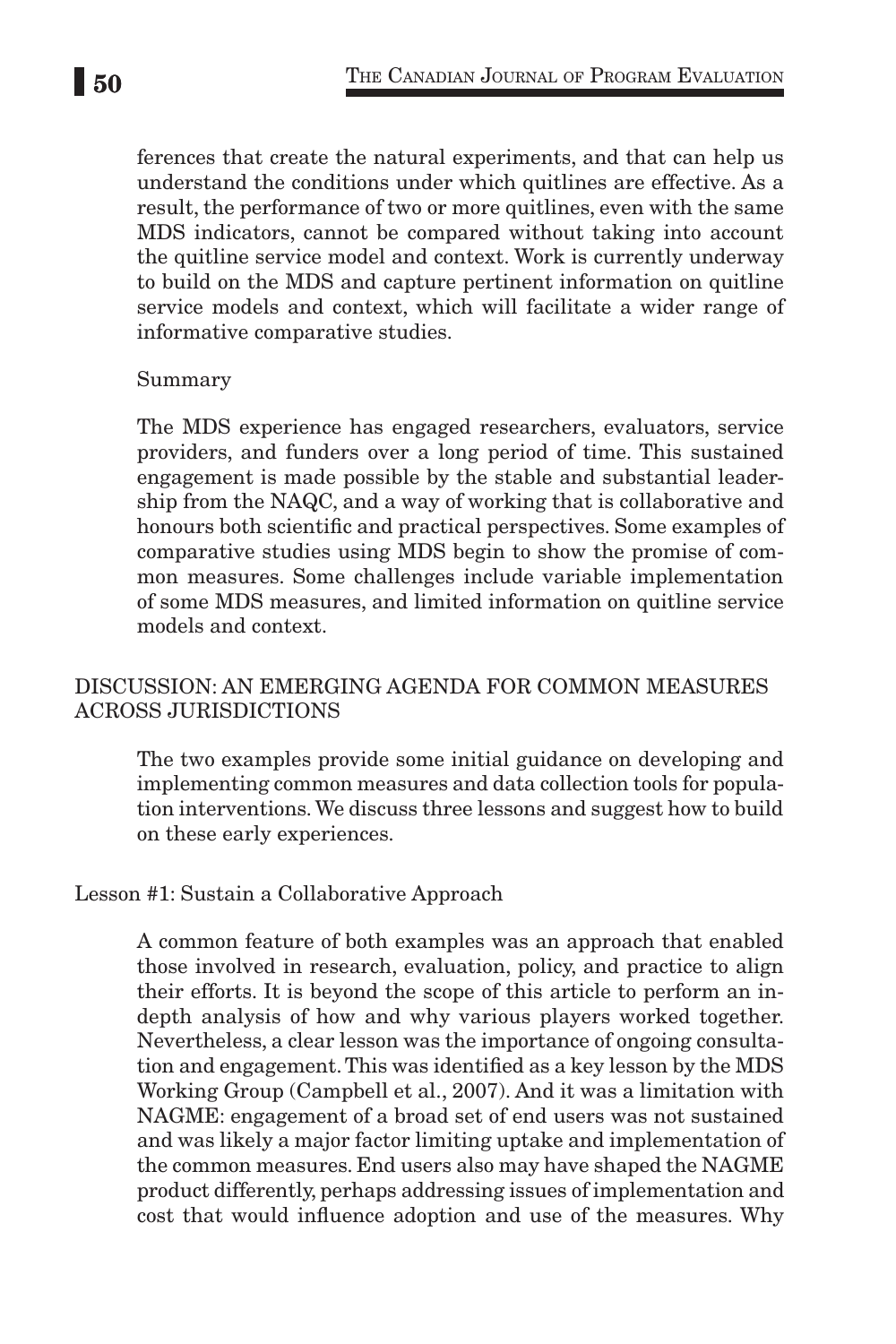certain players chose (or not) to engage and collaborate is not fully understood. Given the critical role of engagement, there is a need to understand more fully the perceived benefits and costs for different players related to developing and implementing common measures, and using them in research and evaluation studies. This lesson reinforces the collaboration imperative that is part of best practices in evaluation (Patton, 2008) and the need to explore more deeply perceived benefits and drawbacks of those involved in various partnership arrangements (Friedman et al., 2007; Luke & Harris, 2007).

#### Lesson #2: Honour Differences in Perspectives

Both cases demonstrated the need to adopt and cultivate a new way of working that honours the norms, values, and working requirements of different stakeholder groups. There are specific skills (e.g., facilitative leadership, negotiation) and values (e.g., synergy, impact-orientation) that are required to achieve the dual goals of contributions to science and service. While these attributes and skills are relatively new within the research community, they are more characteristic of evaluation practice (Hawe & Potvin, 2009), especially with newer methods, such as appreciative inquiry, developmental evaluation, participatory research, and internal evaluation (Owen, 2007; Torres, Preskill, & Piontek, 2005). This is an example where greater cross-talk between research and evaluation communities might cultivate new perspectives and skills for jointly advancing science and service goals.

### Lesson #3: Build Institutional Support for the Development and Implementation of Common Measures

These examples suggest that institutions (including funders, universities, governments, and non-government organizations) need to support collaborative efforts beyond just the development of common measures. Organizations with non-traditional mandates catalyzed both examples. NAGME was initiated by CTCRI and Propel, whose mandates were to help bridge science and practice. At the time of initiating NAGME, the primary focus of CTCRI was to create funding mechanisms suitable to support population intervention studies in tobacco. Propel was to build capacity for population intervention studies, including and beyond tobacco. Despite serving an important catalytic role, these organizations were not able to secure adoption and implementation of the common measures in provinces. In contrast, the MDS was initiated by NAQC with strong support from a Propel scientist who was integrated in the quitline community through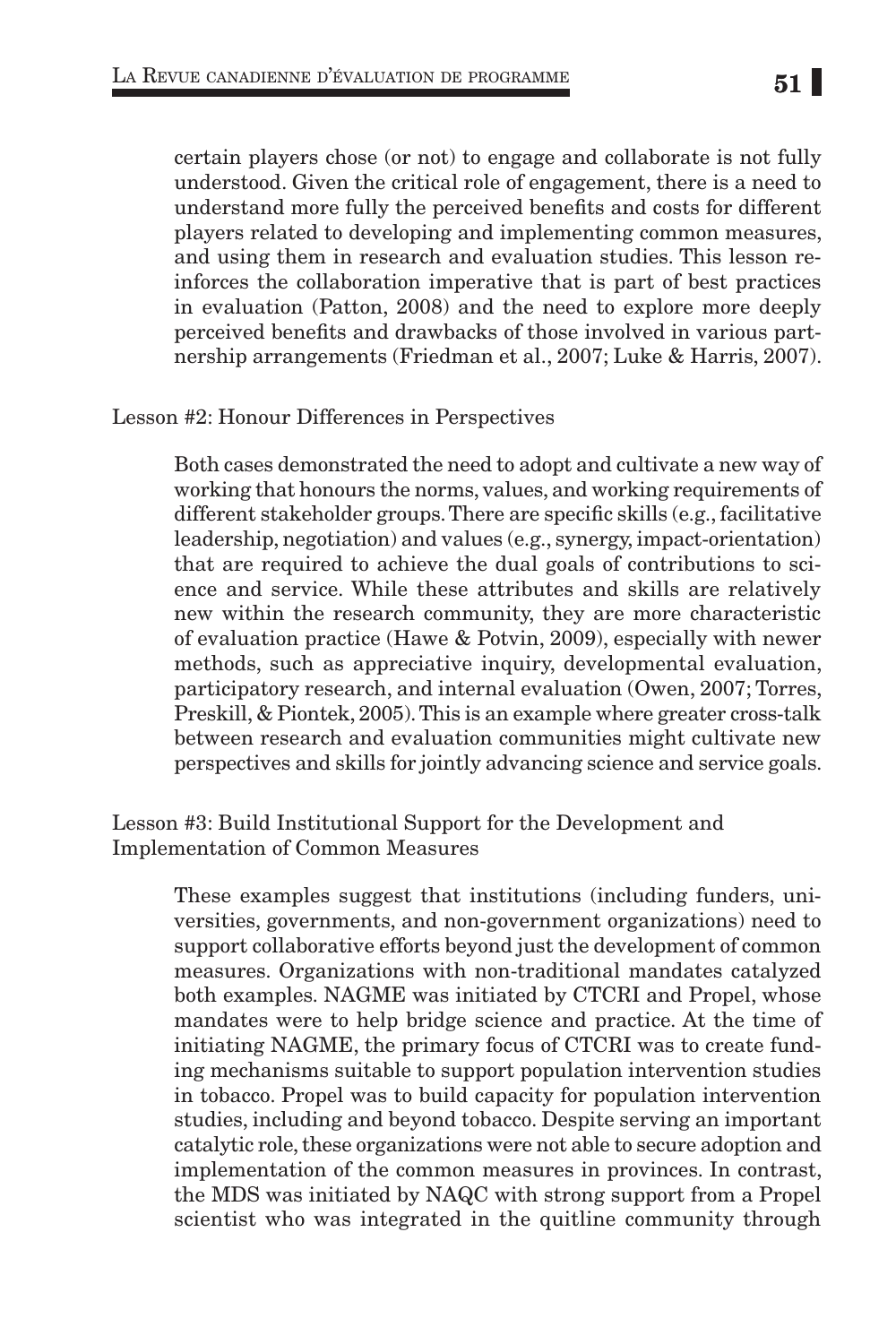evaluation. MDS was a priority for NAQC and resources were made available for wide consultation, technical help with implementation, one year evaluation, and revision of the MDS based on feedback. NAQC's stable and strong institutional support was a critical success factor for the MDS.

## Building on these early experiences

The NAGME and MDS experiences described in this article are a modest start to learning about the promise and practice of developing and implementing common measures to achieve science and service goals. Additional examples will build a richer understanding. Cases that are particularly rich will involve data collection on common measures over a long period of time, and include examples of using common measures to answer relevant research questions and to inform decision making about practice. Learning will also be enhanced if studies are theoretically informed (for example, including principles and approaches of internal, interaction and multisite evaluations) and include multiple perspectives (e.g., scientists, service providers, funders).

Some recent institutional changes may also help to build on early experiences with common measures. For example, although CTCRI has been dissolved, partner organizations are exploring ways to sustain the solution-oriented mandate of CTCRI. Also, Propel was recently repositioned. Propel's five-year plans (2011–16) include strengthening efforts to integrate science and service. This direction emerged from a major strategic planning process in 2008–09 under the auspices of Propel's founders, CCS and the University of Waterloo. Extensive environmental scanning and consultations with leaders in research, evaluation, surveillance, policy, and practice resulted in a new charge to accelerate the generation and use of evidence that enables leaders in policy, program, and advocacy to develop and implement effective population health interventions*.* The essence of this new mandate is to integrate research and evaluation as a way to achieve goals in prevention and improved health through population-level solutions.

Another promising institutional change is the Population Health Intervention Research Initiative for Canada (PHIRIC), which was initiated to create an environment to accelerate the generation and use of evidence to guide population intervention (Potvin et al., 2009). Founding organizations included Canadian Institutes of Health Research, the Public Health Agency of Canada, the Chronic Disease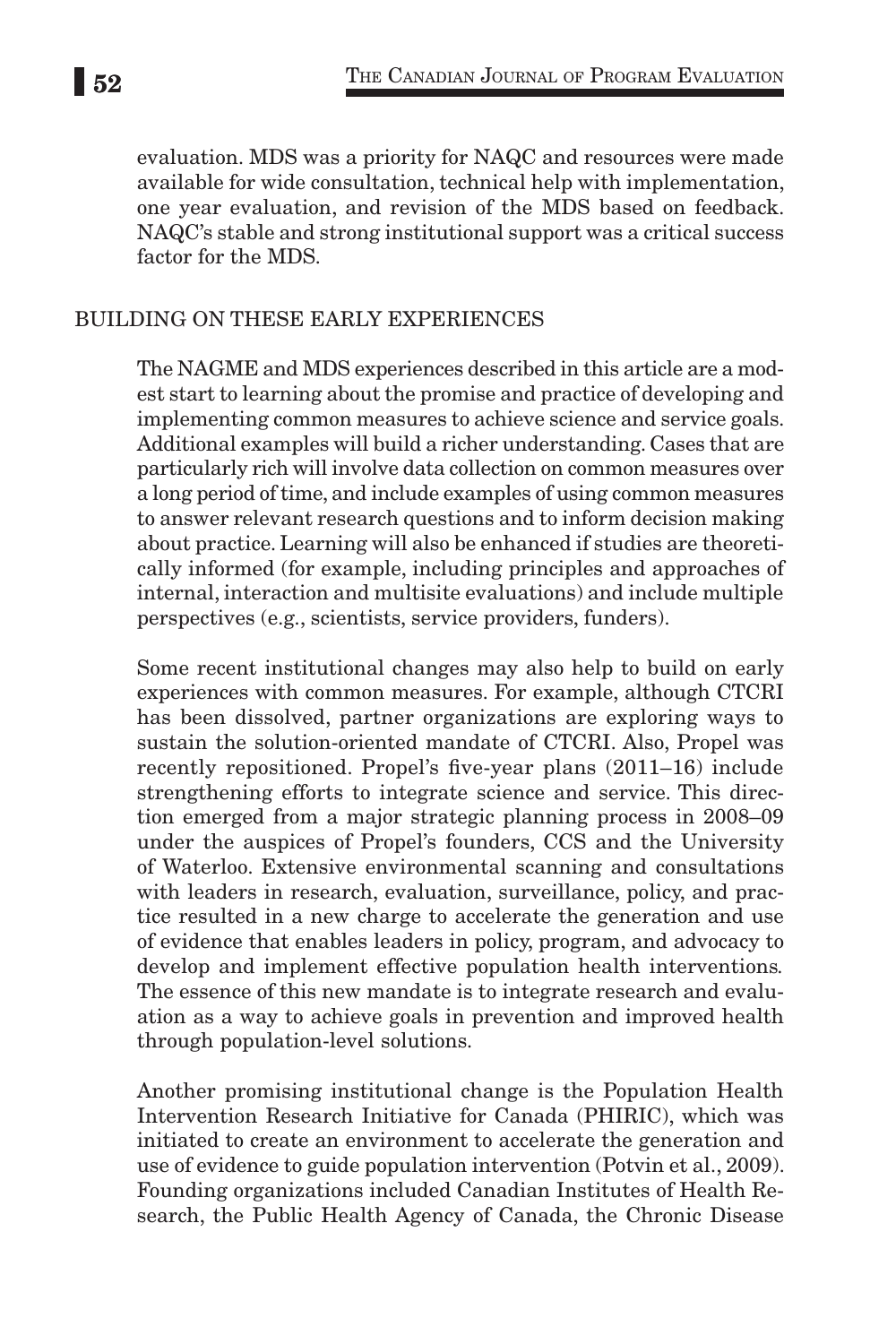Prevention Alliance of Canada, the Canadian Population Health Initiative of Canadian Institutes for Health Information, and the Propel Centre. Note the representation from organizations that fund research, do research, and use research: a growing number of organizations representing all three constituencies are becoming involved. This is an encouraging development for creating an environment that values and integrates knowledge creation (to advance science) and knowledge use (to improve practice).

A final institutional development is a major investment in primary prevention by the Canadian Partnership Against Cancer (CPAC). On behalf of cancer and chronic disease prevention communities, CPAC is supporting a Canadian Platform to Increase Usage of Real-World Evidence (CAPTURE). This represents a timely opportunity to develop a vision and accelerate action toward developing and using meaningful data platforms that are common across programs, settings, and/or jurisdictions to jointly advance scientific and practical goals.

## **CONCLUSION**

The use of common measures to serve both research/knowledge development and evaluation/practice improvement purposes is promising. The experiences shared in this article—provincial tobacco control strategies and smoking cessation quitlines—provide some preliminary insights related to the development and implementation of common measures. A collaborative approach is needed that is sensitive to the mandates and incentives of diverse stakeholders (funders, scientists, service organizations). Institutional change is needed to support the development and use of common measures and involvement of key players from relevant sectors. These changes can build on promising developments, including the repositioning of Propel and the Population Health Intervention Research Initiative for Canada. The agenda could be usefully informed by comparative case studies, including cases with sufficient development to yield meaningful lessons related to design, implementation, and use of common measures. These directions could help to accelerate efforts to advance knowledge generation and practice improvement, both of which contribute to better health for Canadians.

## Acknowledgements

Thanks to the participants of the 2008 Ontario Tobacco Research Unit conference who provided feedback on the article, including the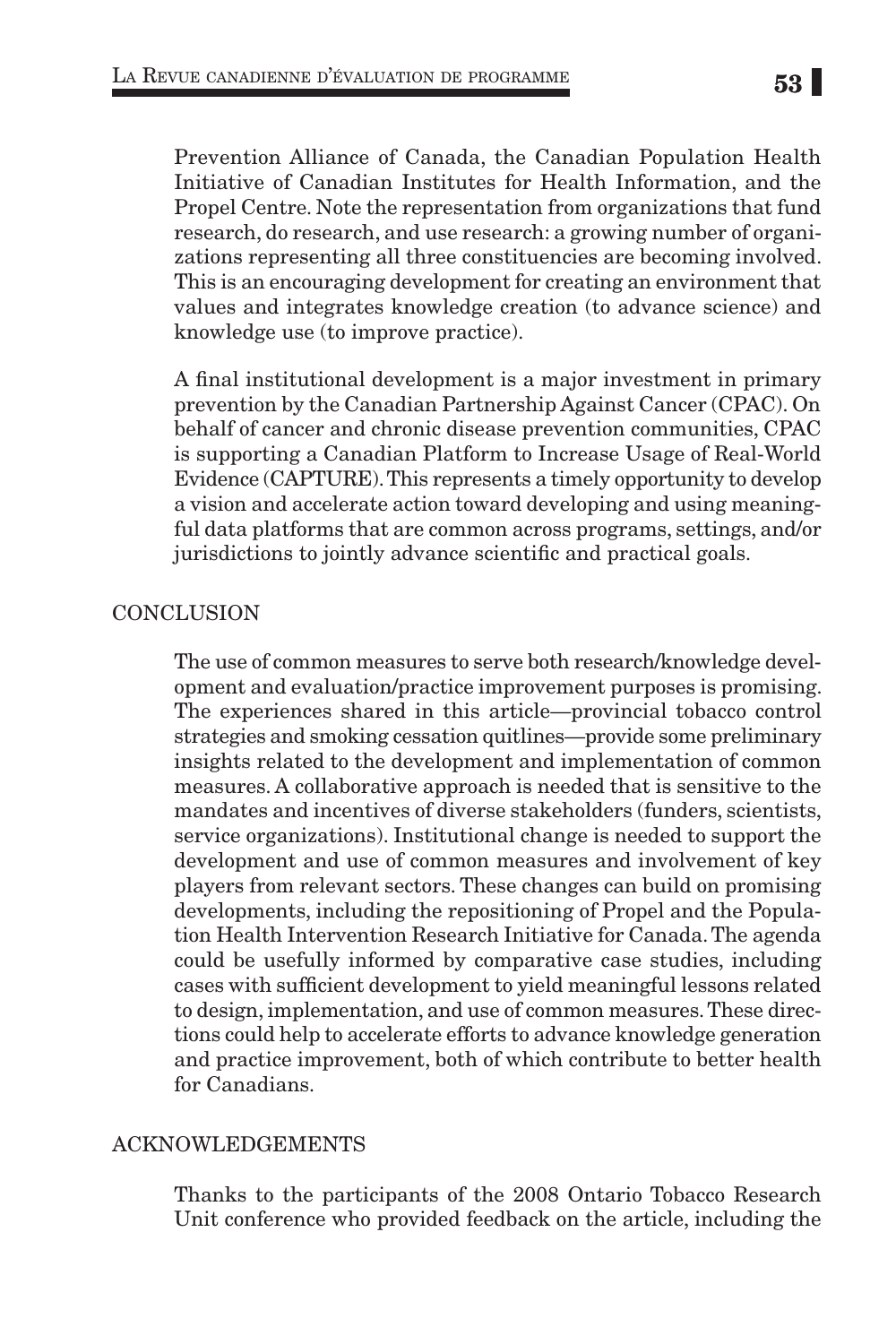authors of other articles in this special issue. Thanks also to Robert Schwartz for his initiative and leadership on this project.

Thank you to those who contributed to the development of common measures for the two projects described in this article: a Minimal Data Set for North American quitlines, and common measures for provincial tobacco control strategies, with special recognition to Chris Lovato, Shawn O'Connor, Anne Royer, and Tobin Copley from the National Advisory Group on Monitoring and Evaluation.

# **REFERENCES**

- Anderson, L. M., Scrimshaw, S. C., Fullilove, M. T., Fielding, J. E., & the Task Force on Community Preventive Services. (2003). The community guide's model for linking the social environment to health. *American Journal of Preventive Medicine, 24*(3S), 12.
- Campbell, H. S., Ossip-Klein, D., Bailey, L., & Saul, J. (2007). Minimal dataset for quitlines: A best practice. *Tobacco Control, 16*, 16–20.
- Centre for Behavioural Research and Program Evaluation, University of Waterloo. (2009). *Utilization and reach of six provincial smokers' helplines, January to December 2007 and January to December 2008.* Waterloo, ON: Author.
- Centers for Disease Control and Prevention. (2007). *Best practices for comprehensive tobacco control programs*. Atlanta: U.S. Department of Health and Human Services, CDC, National Centre for Chronic Disease Prevention and Health Promotion.
- Charlton, T. (2004). Natural experiment. In M. S. Lewis-Beck, A. Bryman, & T. F. Liao (Eds.), *The sage encyclopedia of social science research methods*. Thousand Oaks, CA: Sage.
- Copley, T. T., Lovato, C., & O'Connor, S. (2006). *Indicators for monitoring tobacco control: A resource for decision-makers, evaluators and researchers. On behalf of the national advisory group on monitoring and evaluation.* Toronto, ON: Canadian Tobacco Control Research Initiative.
- Di Ruggiero, E., Rose, A., & Gaudreau, K. (2009). Canadian institutes of health research support for population health intervention research in Canada. *Canadian Journal of Public Health, 100*, I15–I19.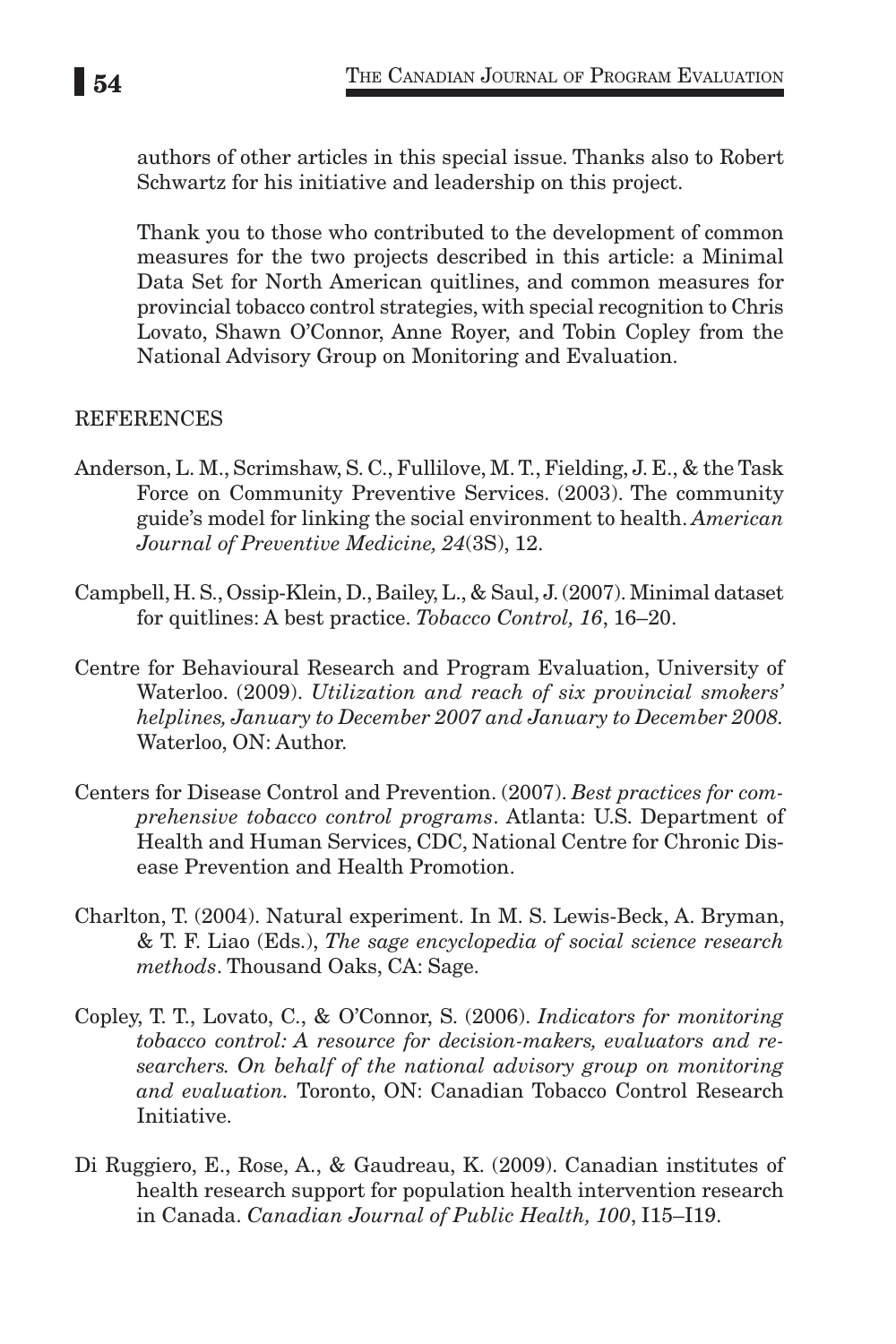- Fiore, M. C., Jaen, C. R., Baker, T. B., Bailey, W. C., Benowitz, N. L., & Curry, S. J. (2008). *Treating tobacco use and dependence (update).* Rockville MD: United States Department of Health and Human Services, U.S. Public Health Services.
- Friedman, S. R., Reynolds, J., Quan, M. A., Call, S., Crusto, C. A., & Kaufman, J. S. (2007). Measuring changes in interagency collaboration: An examination of the Bridgeport Safe Start Initiative. *Evaluation and Program Planning, 30*, 294–306.
- Glasgow, R. E. (2008). What types of evidence are most needed to advance behavioral medicine? *Annals of Behavioral Medicine: A Publication of the Society of Behavioral Medicine, 35*(1), 19–25.
- Green, L. W., & Glasgow, R. E. (2006). Evaluating the relevance, generalization, and applicability of research: Issues in external validation and translation methodology. *Evaluation & the Health Professions, 29*(1), 126–153.
- Hawe, P., & Potvin, L. (2009). What is population health intervention research? *Canadian Journal of Public Health, 100*(1), I8–I13.
- Kiefer, L., Frank, J., Di Ruggiero, E., Dobbins, M., Manuel, D., Gully, P. R., … Mowat, D. (2005). Fostering evidence-based decision-making in Canada: Examining the need for a Canadian population and public health evidence centre and research network. *Canadian Journal of Public Health, 96*(3), I1–I19.
- Kirkhart, K. E. (2000). Reconceptualizing evaluation use: An integrated theory of influence. *New Directions for Evaluation, 88*, 5–23.
- Luke, D. A., & Harris, J. K. (2007). Network analysis in public health: History, methods, and applications. *Annual Review of Public Health, 28*, 69–93.
- Manske, S., Maule, C., O'Connor, S., Lovato, C., & Harvey, D. (2003). A call for action to support best practices in evaluation of comprehensive tobacco control evaluation strategies. *Chronic Diseases in Canada, 24*(1), 32–37.
- Manske, S. R., Miller, S., Moyer, C., Phaneuf, M. R., & Cameron, R. C. (2004). Best practice in group-based smoking cessation: Results of a literature review applying effectiveness, plausibility and practicality criteria. *American Journal of Health Promotion, 18*(6), 409–423.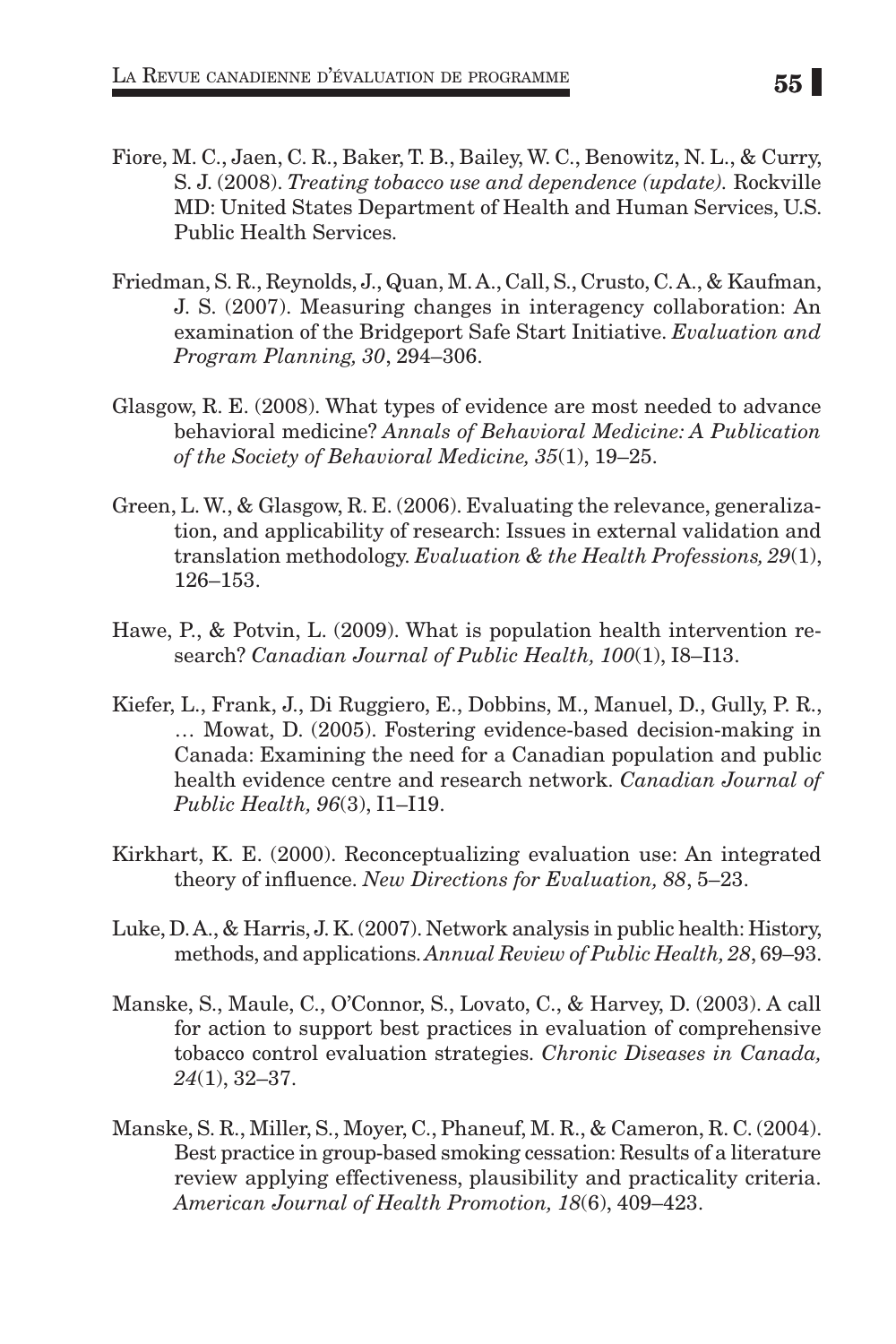- Millward, L. M., Kelly, M. P., & Nutbeam, D. (2003). *Public health intervention research: The evidence*. London, UK: Health Development Agency.
- National Cancer Institute. (2007). *Greater than the sum: Systems thinking in tobacco control* (Tobacco Control Monograph 18, NIH Pub. No. 06- 6085). Bethesda, MD: U.S. Department of Health and Human Services, National Institutes of Health, National Cancer Institute.
- North American Quitline Consortium. (2008). *Realizing opportunities: Implementation assessment of the Minimal Data Set in North America.*  Retrieved from http://www.naquitline.org/resource/resmgr/docs/mdsimplementationassessmentr.pdf
- Owen, J. M. (2007). *Program evaluation: Forms and approaches* (3rd ed.). New York, NY: Guilford Press.
- Patton, M. Q. (2008). *Utilization-focused evaluation* (4th ed.). Thousand Oaks, CA: Sage.
- Petticrew, M., Cummins, S., Ferrell, C., Findlay, A., Higgins, C., Hoy, C., … Sparks, L. (2005). Natural experiments: An underused tool for public health? *Public Health, 119*, 751–757.
- Potvin, L., Hawe, P., & Di Ruggiero, E. (Eds.). (2009). *The population health intervention research initiative for Canada* (1st ed.). Ottawa, ON: Canadian Public Health Association.
- Riley, B., Cameron, R., & Reid, J. (2009). *Knowledge exchange for tobacco control* (a project funded by Health Canada and the Canadian Tobacco Control Research Initiative). Waterloo, ON: Propel Centre for Population Health Impact.
- Robinson, T. N., & Sirard, J. R. (2005). Preventing childhood obesity: A solution-oriented research paradigm. *American Journal of Preventive Medicine, 28*(2S2), 194–201.
- Sanson-Fisher, R., Bonevski, B., Green, L., & D'Este, C. (2007). Limitations of the randomized controlled trial in evaluating population-based health interventions. *American Journal of Preventive Medicine, 33*, 155.
- Sweet, M., & Moynihan, R. (2007). *Improving population health: The uses of systematic reviews* (1st ed.). New York, NY: Centers for Disease Control and Prevention.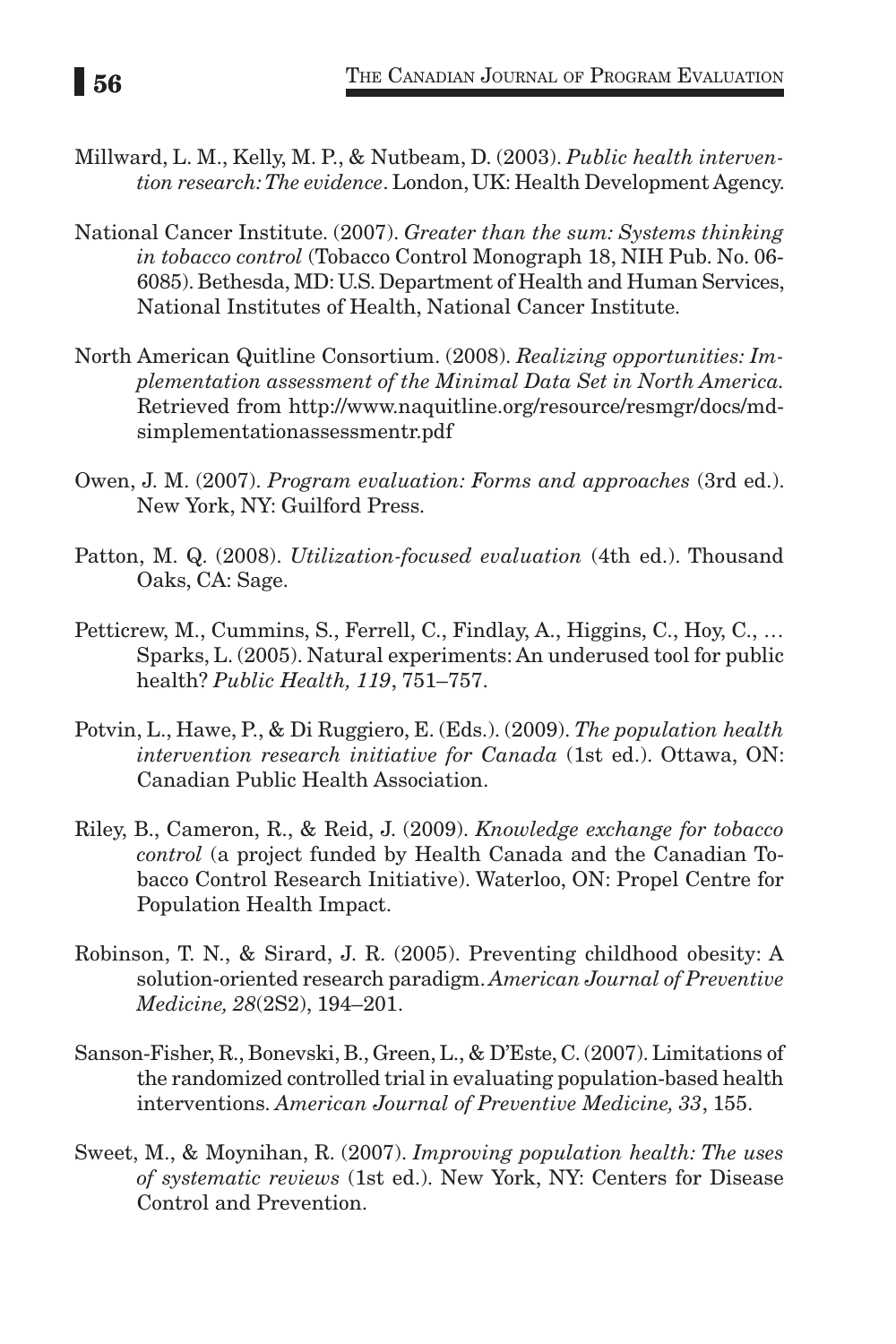Torres, R. T., Preskill, H., & Piontek, M. E. (2005). *Evaluation strategies for communicating and reporting: Enhancing learning in organizations*  (2nd ed.). Thousand Oaks, CA: Sage.

Weiss, C. H. (1972). *Evaluation research*. Ventura, CA: Bank of Books.

Barbara L. Riley is Executive Director of Propel, a pan-Canadian enterprise founded by the Canadian Cancer Society and the University of Waterloo. Barb trained at McMaster University (Ph.D., Health Geography) and the University of Waterloo (M.Sc., Health Studies). Her career focus is linking science, policy, and action to promote population health. In the past 15 years, Barb has worked with government and non-government organizations to evaluate complex public health interventions at provincial and national levels. Her work emphasizes developmental approaches, learning across jurisdictions, and evaluation capacity building, including leading a CIHR-funded training program in population intervention for chronic disease prevention.

Roy Cameron focuses on creating capacity to generate and use evidence to improve population-level interventions to prevent chronic disease. From 1995 to 2011 he led development of the Canadian Cancer Society's Centre for Behavioural Research and Program Evaluation (now Propel). He helped initiate the Canadian Tobacco Control Research Initiative, the Population Health Intervention Research Initiative for Canada, and two pan-Canadian CIHR-funded research training programs, first in tobacco control, then in chronic disease prevention. He has served on advisory committees of many organizations, including CIHR (ICR and IPPH), the Canadian Cancer Society, and the Heart and Stroke Foundation.

H. Sharon Campbell holds a Ph.D. from the University of North Carolina at Chapel Hill. She teaches program evaluation in the Masters' of Public Health program at the University of Waterloo. For the past 15 years she has planned, conducted, and assessed evaluations in the charitable and not-for-profit sector. She provides evaluation leadership for Canadian tobacco cessation quitlines and sits on the board of the North American Quitline Consortium (NAQC). Her work was instrumental in the development of a common evaluation framework and measures for quitlines, now used throughout North America, and received the 2007 NACQ Leadership Award for this contribution.